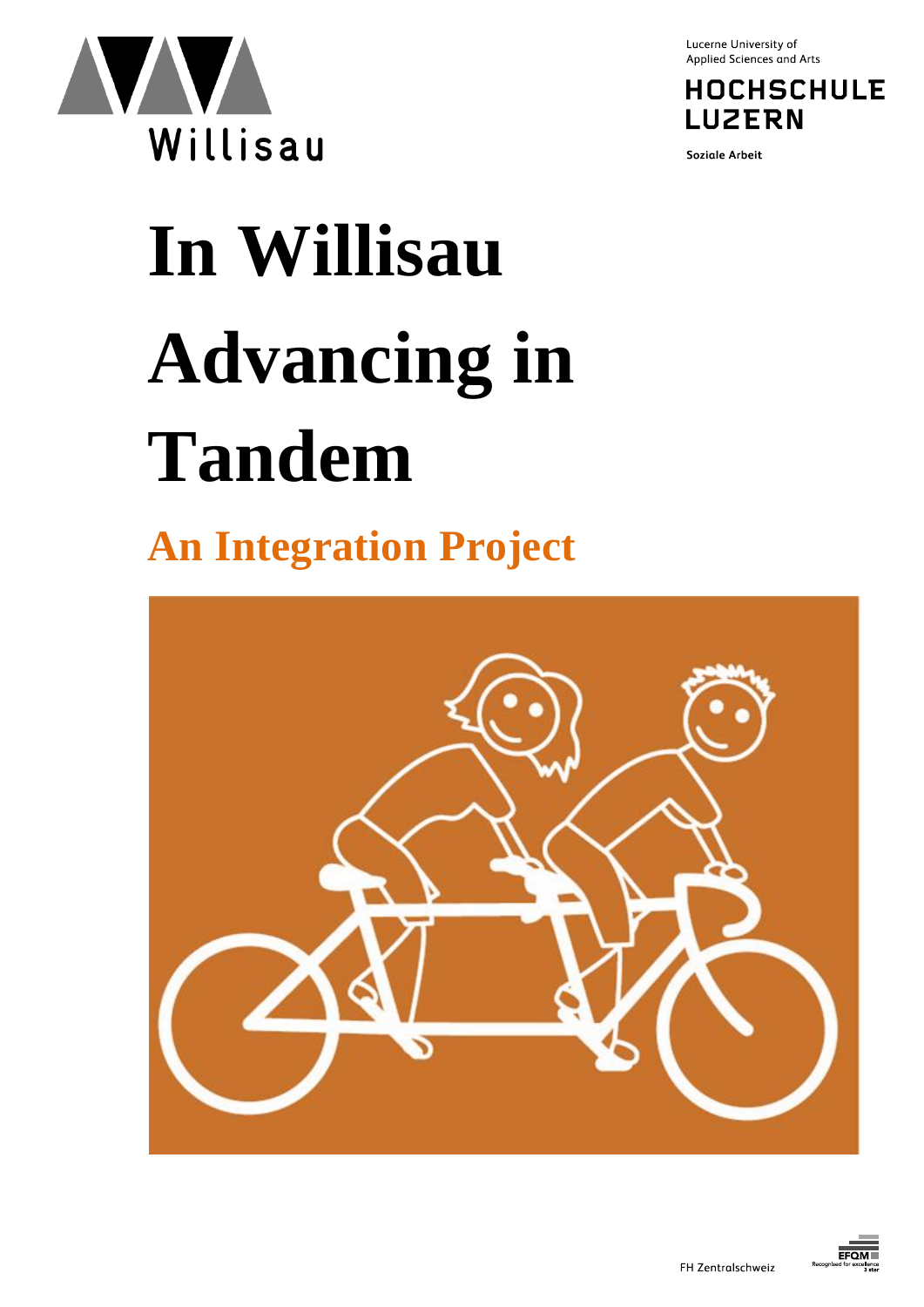### **Foreword**

Willisau is a place where many immigrants from different countries stay and live. Some arrived only recently, others have lived here for decades and some have been naturalised; often their children were born here and go to local schools. They have gathered valuable experience and important knowhow.

The project "**In Willisau Advancing in Tandem",** experienced former immigrants accompany and support newcomers with similar backgrounds.

Together with the AG Integration, play group principals, under the guidance of the HSLU-SA, are experimenting with "Advancing in Tandem" (contact and support). The aim is to foster a feeling of belonging to Willisau and to take part in town life.

Willisau is a town with a tradition of mutual support and appreciation of voluntary engagement. We wish to use this positive experience of mutual support to promote the integration and participation of newcomers, regardless of their nationality.

## **Project** "In Willisau Advancing in Tandem"

- $\triangleright$  Gather previous experience of immigrants who have participated in local activities
- $\triangleright$  Use the particular abilities and traditions of immigrants
- $\triangleright$  Develop ways to find those who would like to take part